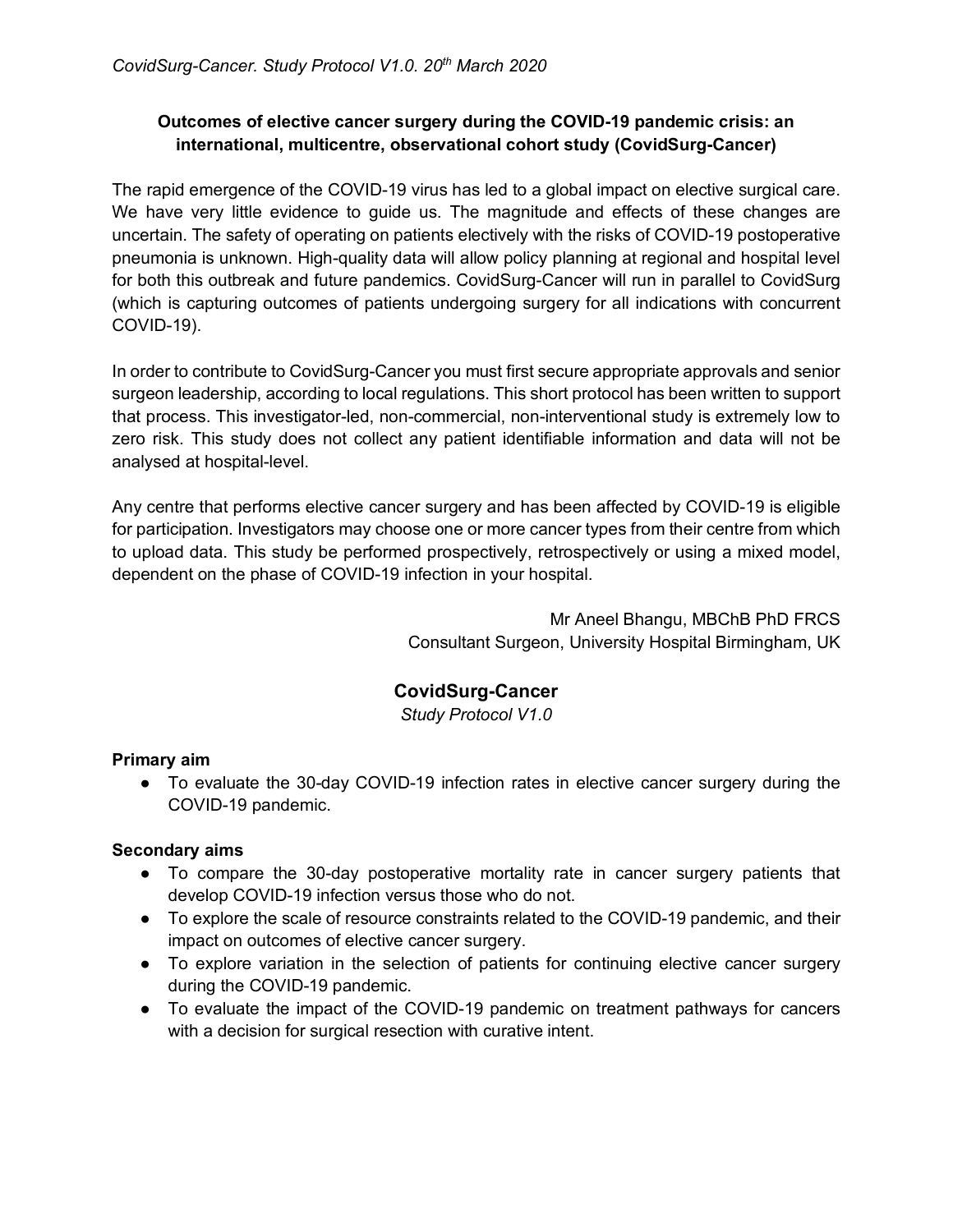## **Inclusion criteria**

Any centres performing elective cancer surgery are eligible for participation. Included cancer types may evolve throughout the study period. The pilot will include colorectal and oesophagogastric cancers. Centres will be stratified according to their national burden of COVID-19 infections using data from the World Health Organisation.

### **CovidSurg-Cancer study will capture:**

- Patients planned for curative cancer surgery that have surgery completed during the COVID-19 pandemic
- Patients planned for curative cancer surgery that have surgery delayed or cancelled during the COVID-19 pandemic

Patient inclusion criteria:

- Adults (age ≥18 years) with a confirmed diagnosis of an included cancer type
- Decision made for surgical management with a curative intent

Patient exclusion criteria:

- Surgery planned with non-curative intent
- Planned neoadjuvant therapy without a firm date for surgery, or awaiting restaging

## **Patient enrolment**

Centres can elect to include one or more cancer types in the study, in any combination, depending on local expertise and capacity. During the pilot study, investigators should enrol patients with confirmed diagnoses of:

- Colorectal cancer
- Oesophagogastric cancer

As a rapid response study to the COVID-19 pandemic, included cancer types will evolve throughout the course of the CovidSurg-Cancer study period, for example, to include breast, liver, pancreatic, gynaecological, urological cancers, or sarcomas.

## **Study period**

Investigators should identify a start date, which represents the start of the emergence of COVID-19 in their hospitals. At that stage, they should capture all patients who have had a decision for surgery at this time point, and then all patients with a new diagnosis and with a decision to surgery for the next 3 months (representing the peak period of the COVID-19 pandemic). We envisage most sites completing registration before August 2020 and completing follow-up by December 2020. However changes to dates may be necessary as the disease changes, and we may develop a third phase for longer follow-up in selected sites with the capacity to do so.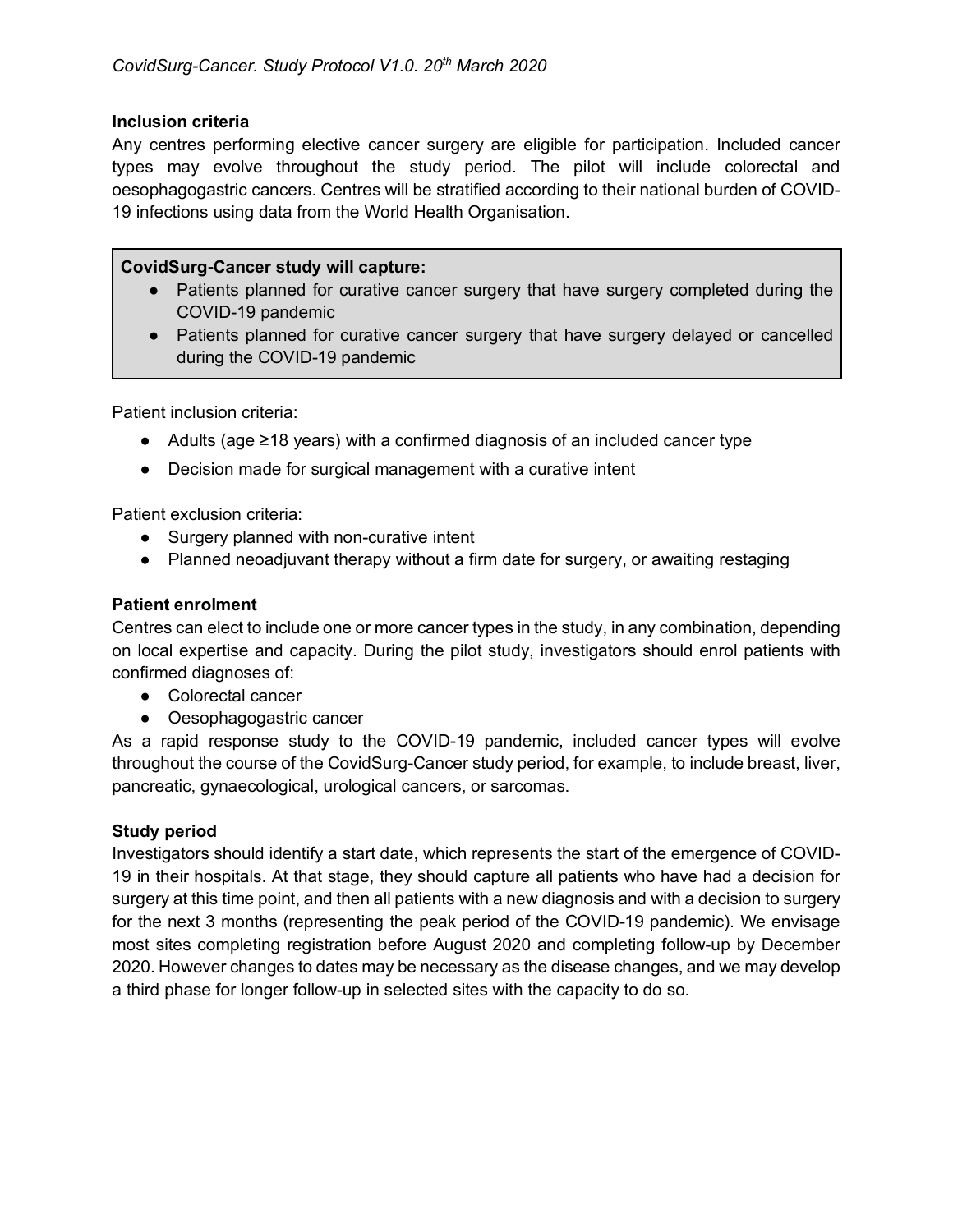

**Figure 1.** Timeline for patient identification within CovidSurg-Cancer

#### **Primary outcome measure**

● 30-day postoperative COVID-19 infection rate.

## **Secondary outcome measures**

- 30-day postoperative mortality rate.
- Postoperative critical care utilisation rate in high-risk cancer surgery patients.
- Proportion of patients with delay of greater than 4 weeks from decision for surgery to date of surgery.
- Proportion of non-operated patients with progression to incurable disease by 3-months after decision for surgery.

#### **Follow-up period**

- Outcomes for **operated patients** will be collected up to **30-days** postoperatively (with Day 0 as the day of surgery).
- Outcomes for **non-operated patients** should be collected up to **3-months** from their study entry.



**Figure 2**. Timing of outcome assessment in CovidSurg-Cancer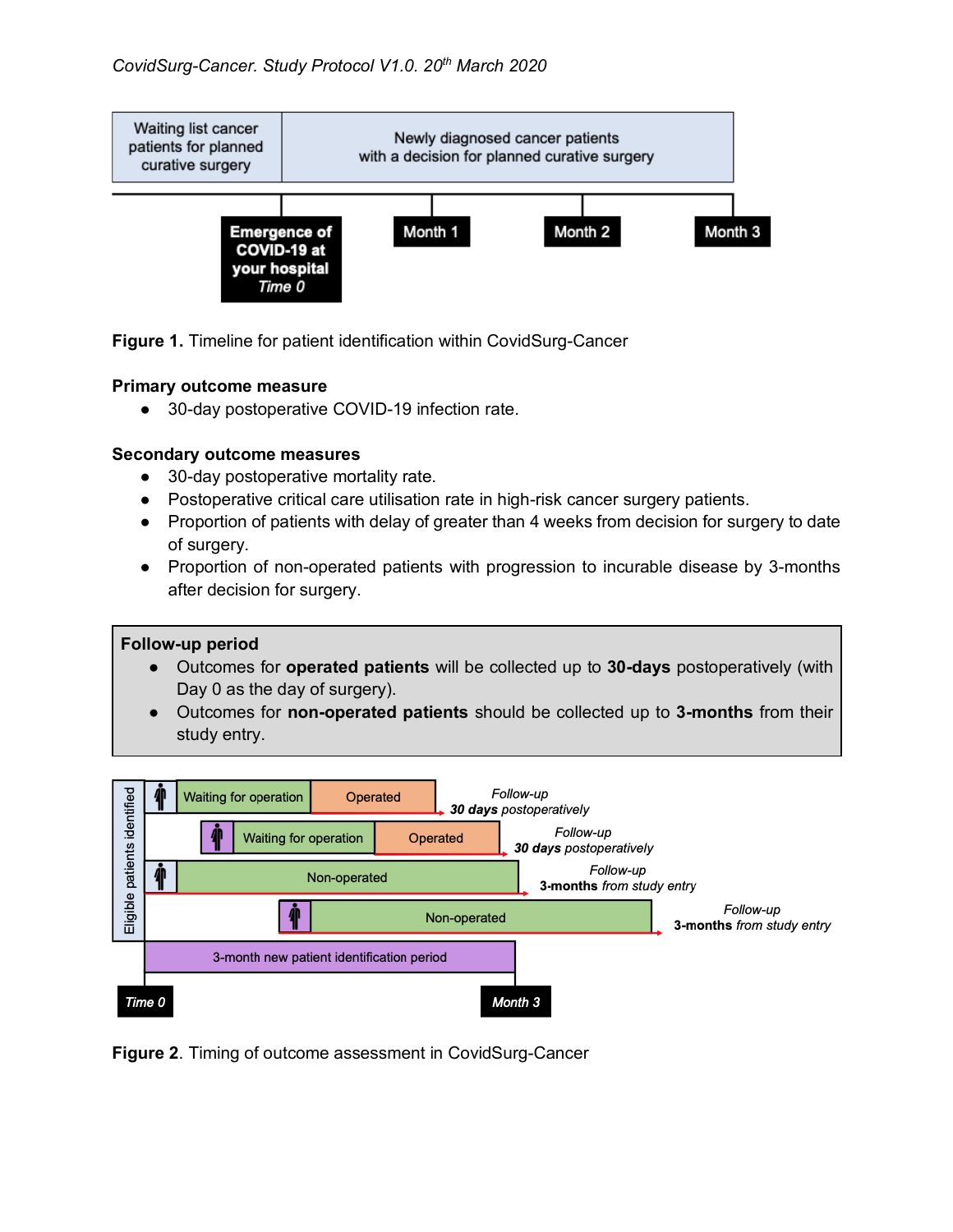#### **Data collection**

Data will be collected and stored online through a secure server running the Research Electronic Data Capture (REDCap) web application. REDCap allows collaborators to enter and store data in a secure, encrypted system. A designated collaborator at each participating site will be provided with REDCap project server login details, allowing them to securely submit data on to the REDCap system. REDCap has previously been successfully used for a range of other international cohort studies led by the central unit, including the GlobalSurg (www.globalsurg.org) and European Society of Coloproctology Audits and Cohort studies (https://www.escp.eu.com/research/cohortstudies). The REDCap server is managed by the University of Birmingham, UK. Only anonymised data will be uploaded to the database. No patient identifiable data, and no specific dates will be collected.

Data collected will include baseline demographic data, cancer-specific data, timelines for dates of diagnosis, decision for surgery and operation or completion of follow-up (summarised at a week level), operative and nonoperative cancer-related treatment, treatment related to COVID-19 (where applicable), pathology and clinical outcome data. Data can be collected prospectively, or retrospectively where required, depending on the COVID-19 status of your hospital. A centrelevel survey will collect data on departmental decision making processes, and the impact of COVID-19 on elective surgical services in each included hospital.

## **Roles within the data collection team**

The principal investigator at each site should identify a team to:

- Identify patients waiting for curative surgery at the estimated start date.
- Proactively identify patients with a new decision for curative surgery during the study window.
- Monitor this patient cohort at regular intervals (e.g. weekly) to check their status up to completion of follow-up.
- Acquire outcome data at 30 days postoperatively for operated patients, and 3-months from study entry for non-operated patients.

No limits to the size of this team are imposed, and can be flexible to local capacity and service demands.

#### **Local approvals**

The principal investigator at each participating site is responsible for obtaining necessary local approvals (e.g. audit approvals, research ethics committee or institutional review board approvals). Local approvals should cover inclusion of all intra-abdominal cancer types and breast cancer in this study; the pilot study will begin in colorectal and oesophagogastric cancers. Collaborators will be required to confirm that a local approval is in place at the time of uploading each patient record to the study database.

Where an audit approval is needed, this can be either registered as service evaluation, or to benchmark against an auditable standard. For example, NHS Delivering Cancer Waiting Times - Good Clinical Practice Guide (2014):